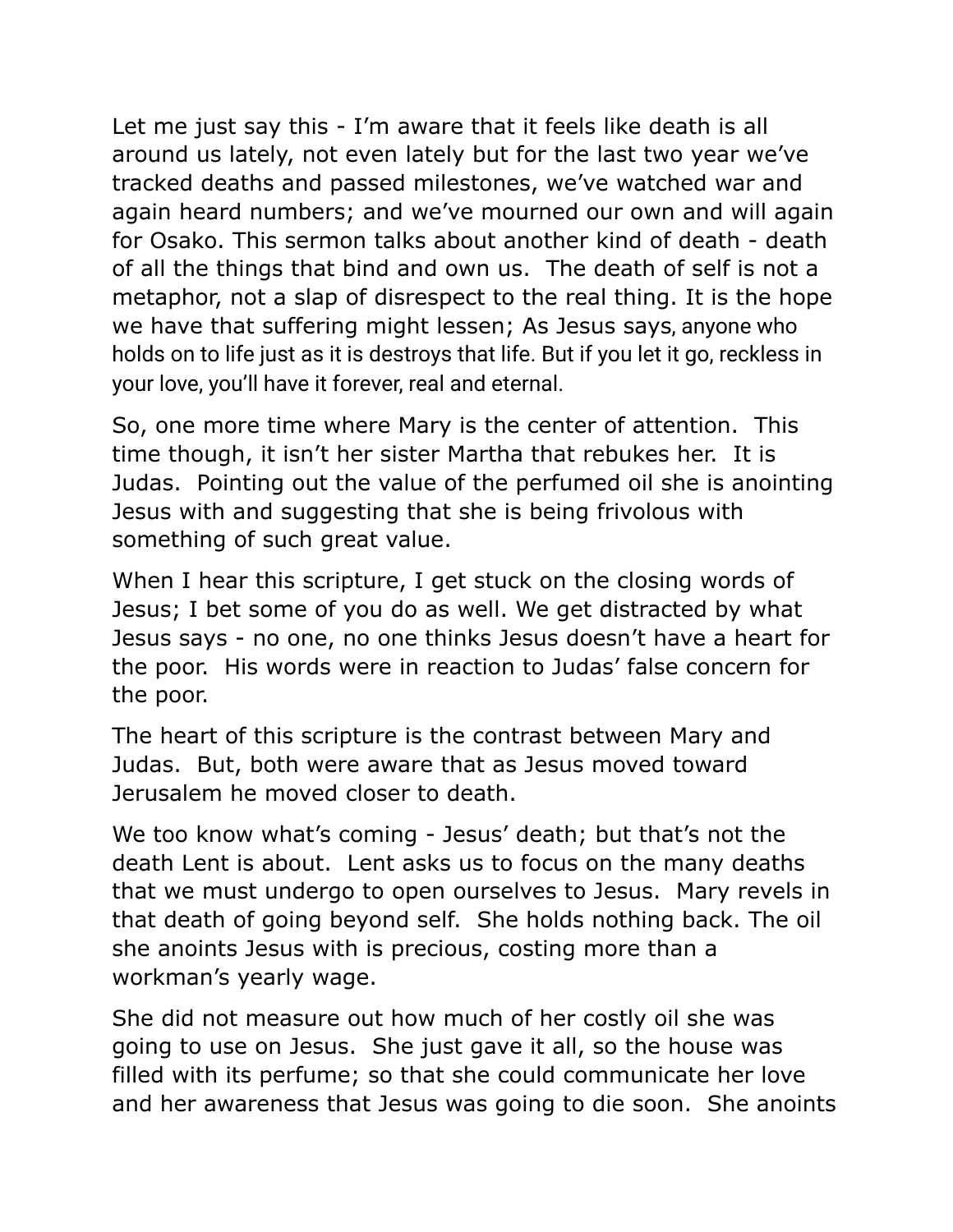him as if for burial. It will be more than a week before Jesus is laid in his tomb, the oil and its perfume will have faded, been washed away but Mary is not interested in how long her gift will last. She is interested in giving her best to Jesus; perhaps giving so much that the oil overflows and Mary, so intent on her gift, doesn't go for a cloth but uses her hair to spread the oil on his feet.

In Lent we are asked to turn away from the things that distract or absorb us so much that we have no space left for the things of Jesus. Another person could have hoarded the Nard that Mary lavishes on Jesus. Another person could have used it for a dowry or as a sign of wealth. But this person, Mary, uses it to anoint Jesus, to show her love with no thought of the cost.

What is it that tethers us, that prevents us from being able to give without counting the cost, the thing that we think we need, no not the thing we think we need, we perhaps, don't even realize that something we prize or cling to draws us away from Jesus. In the small group Lenten study this past week we were asked to talk and think about the presence of God - where we see it; where we miss it; how we can make our awareness of God's presence more clear. Most of the responses, at least my response, were about time, about making time for God; doing something in that time that can connect us with God; something that whatever the result, declares our intention, our desire, to be in the presence of God.

When I count the cost, allot a certain amount of time I am very aware of it, of the time used, the time left. I check the clock. Is it over yet – can I move on to my errands now? But when my desire is paramount, when our desire is paramount when we are sincere, when we don't count the cost we are unaware of the time we've spent but keenly aware of God's presence.

We think of Lent as the time we consciously turn away from Sin. At the vigil for peace on Wednesday, we were asked to turn away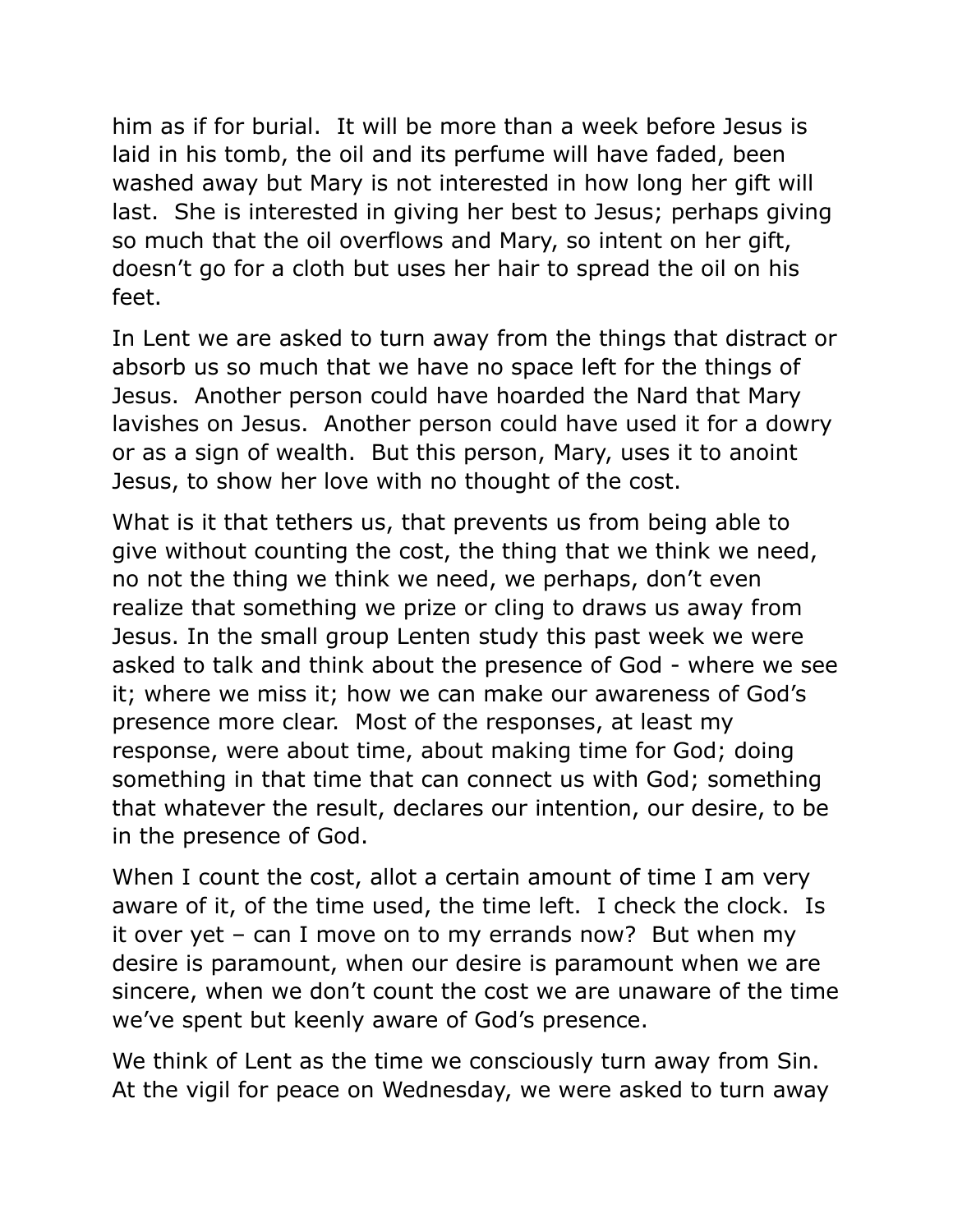from the self-protection, the insulation, the unwillingness to look into the world's pain. We were asked to acknowledge our reluctance to let what we see of the world's anguish penetrate our defenses. We were asked to turn toward the suffering in the world; to look at the face of war. In giving up the protective shell, we make ourselves vulnerable, susceptible to what is really happening in the pictures we see; in the accounts we've read; the testimony we've heard. We are asked to rejoice with those who rejoice and weep with those who weep, or with those who are too stunned to weep, that is the essence of Christianity. We are asked to really see the poor who are always with us; those we often turn away from. We cannot let the part of us that is only willing to look at those things we can fix, we cannot let that stop us from turning toward the hurt of the world.

If we didn't know the guests at this dinner and just heard what Judas said we might think that he is focused on the pain of the world; that he is speaking up for the poor however rudely.

But we are told what Judas' motive is in objecting to Mary's liberality. Judas, keeper of the treasury, thought the cost of a whole jar of Nard might be a nice addition to the kitty he occasionally helped himself to.

Because we've read this story before and know who the bad guys are and who the good guys are, we do not expect anything better from Judas.

But being the bleeding heart liberal that I am, I look for deeper, more personal reasons behind Judas' behavior that day. Maybe it isn't so much my bleeding heart as it is seeing myself in Judas', my familiarity with Judas' false righteousness that makes me look for another dynamic. In a way it is just the opposite of Mary. Judas looks at everything through a lens of self - from how much money he can steal to how charitable a person he is. Judas, standing in the doorway marvels at Mary's actions. He can't imagine doing such a thing himself; if he had a full jar of Nard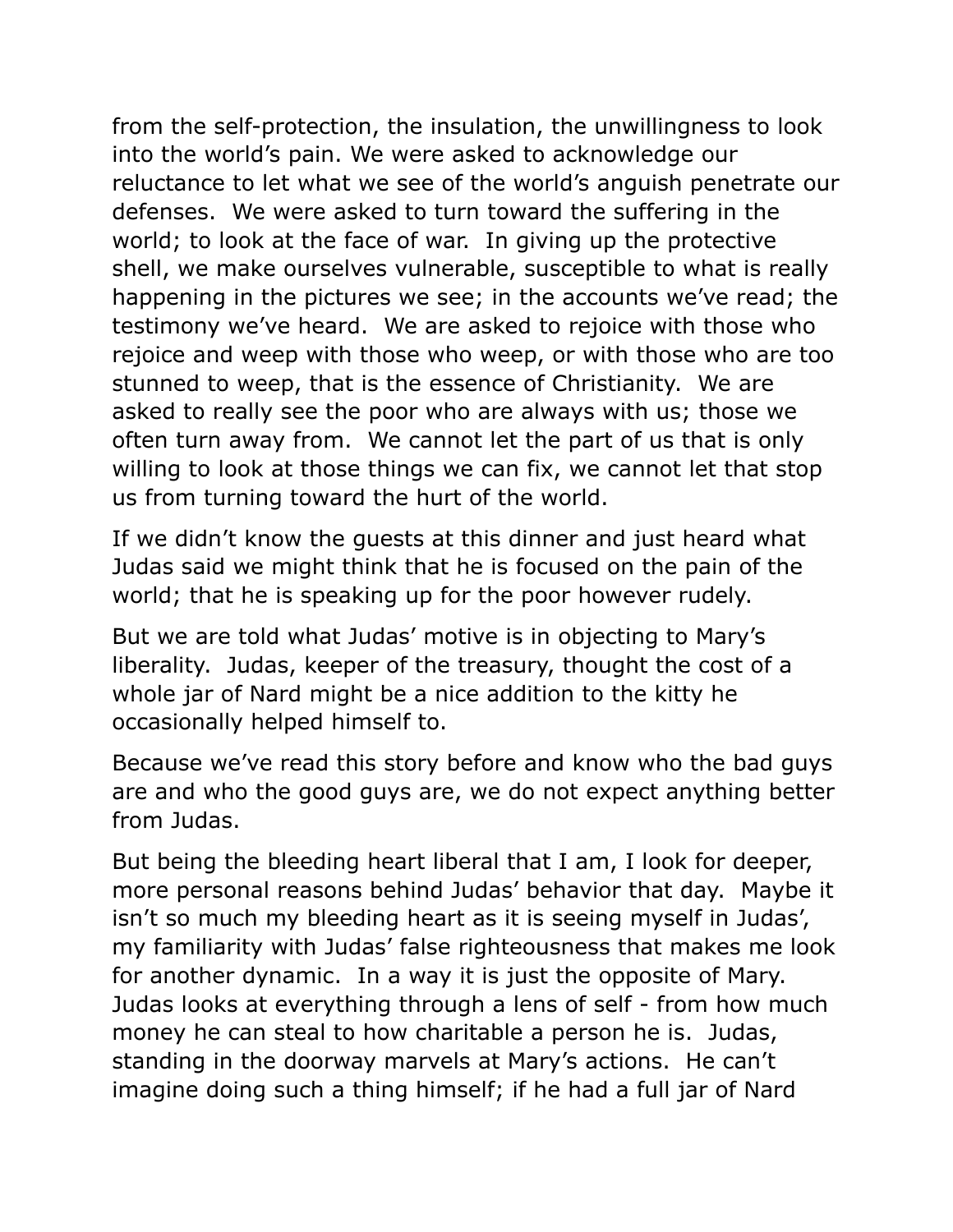you can bet he would not be wasting it - "wasting it" on Jesus. Whether a waste or not, Judas cannot imagine himself being so liberal with anything of his that is of such great value. He's astounded. Knowing the thoughts going through his head, he feels that Mary is showing him up. I mean how is he supposed to compete with that? I mean is that the extent Jesus wants him to go to? Damn her! A tablespoon would have been enough.

And it would have, if it had been given with the same abandon with which Mary gives. That's the piece that Judas doesn't get the love that Jesus wants us to give is the death of going beyond self. It isn't about this moment or this gift - it is about how we live; what lens we look through.

We've recently moved into an apartment building. It has 53 apartments and 1 elevator. We live on the top floor so we've seen a lot of new people. And if it were up to me, that would be the case "seen a lot of new people"; but everytime we encounter someone new, Carol sticks her hand out and says; "Hi, I'm Carol and this is my wife Judy. We just moved in. What's your name?" Or she might say, "Hi Dave. I don't think you've met my wife, Judy." What is this a cocktail party? And how does Carol remember all **these** people when she often calls me by the name of her last partner? She writes it down!!!! She adds details black dog, always wears shorts, tall. She is not doing that to feel good about herself, she is doing it so she can get to know who the people are.

My hesitation is not because I don't want to know people, or that I'm afraid of new people. My hesitation is all about me - what if I'm introducing myself to the Uber deliverer and not a tenant? What if I am rebuffed? What if the other person is not an English speaker and our exchange is awkward. What if I IIIIIIII look bad? That is the lens I'm using.

What Mary shows us is what it's like to look without a lens; to act without an agenda. Mary shows us what it is like to die to self